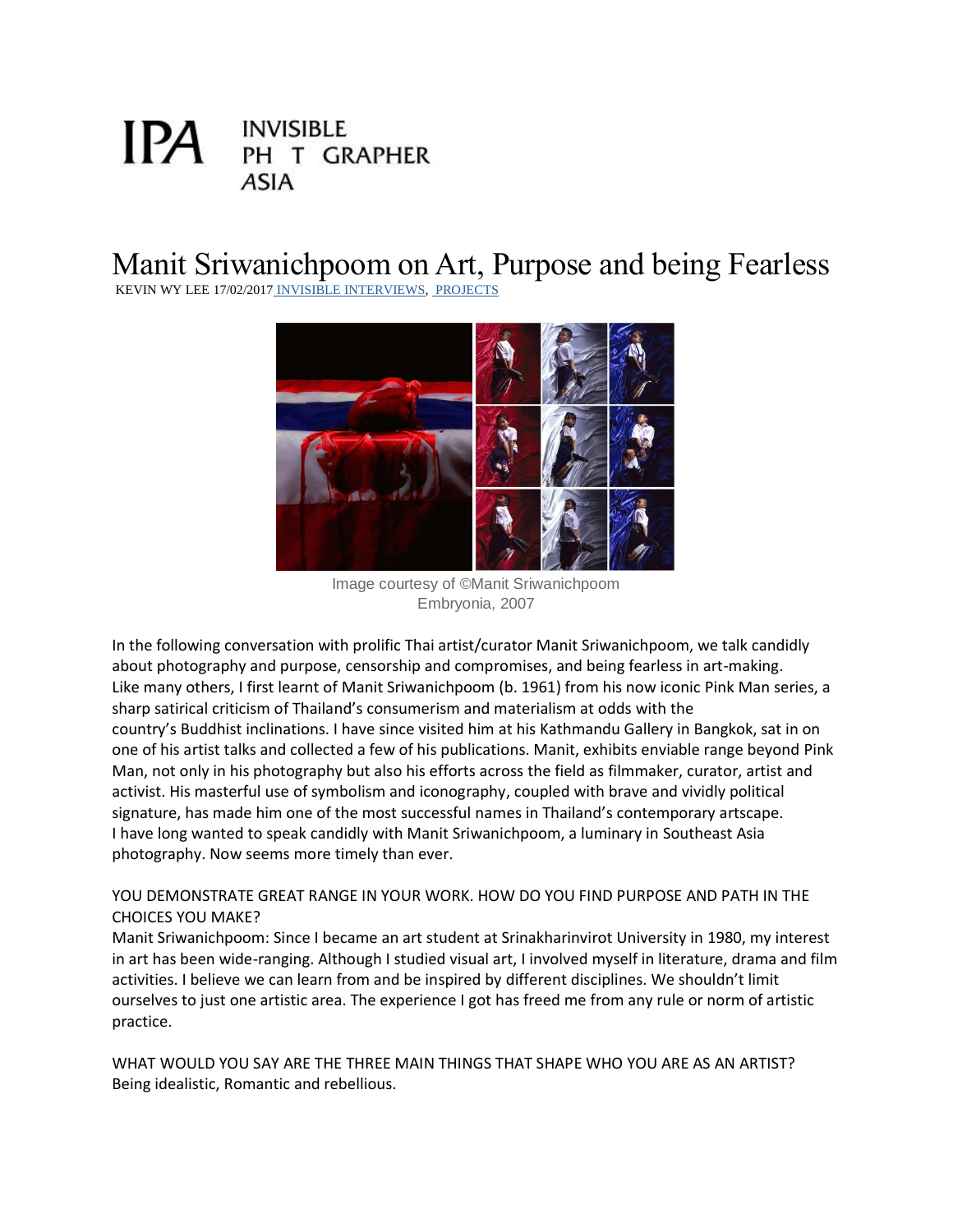BIENNALES, MUSEUMS, ART FAIRS AND MARKETS ARE ALL DIFFERENT SPACES WITH DIFFERENT AGENDAS. YOU SEEM TO NAVIGATE THEM WITH EASE WHILST STILL MAKING WORK THAT SEEM TRUE TO YOUR ART. HOW DO YOU MAINTAIN YOUR AGENCY ACROSS THE VARIOUS SPACES? If you know the role and function of each space well you can handle them easily. If you confuse the fact and do not know how to deal with them properly then you might be easily manipulated by commercial demands and lose your soul. It's not an easy thing to do or to resist demands from all of these venues. But you have to ask yourself first – what do you hope to gain from participation in a biennale or an art fair?

YOUR PARTNER ING KANJANAVANIT (ING K) IS AN ARTIST IN HER OWN RIGHT, WORKING AS A FILMMAKER. YOU WERE THE CO-DIRECTOR OF SHAKESPEARE MUST DIE. AND MANY WOULD ARGUE THAT PHOTOGRAPHY IS A LIMITED MEDIUM COMPARATIVELY. CAN YOU TALK ABOUT THE DIFFERENCES IN LANGUAGE BETWEEN THE 2 MEDIUMS. AND WHAT IS IT ABOUT THE STILL IMAGE THAT MAKES YOU CONTINUE WORKING WITH IT?

I was the Director of Photography (cinematographer) not the co-director of Shakespeare Must Die. I did co-direct Citizen Juling. For me, still and moving images are not different. It's just the matter of length of image and time. Both are about story telling. When you work with film you have to deal with many people from different artistic areas. As a DP for a film, I have to be aware of teamwork as I'm the head of the camera crew. When I work on my still photography I'm alone. No one has to wait for my decisionmaking. That's why I still enjoy working with still photography more than film as I don't have to deal with a crew.

SINCE WE'RE ON SHAKESPEARE MUST DIE, IT WOULD BE ERRONEOUS TO OMIT A DISCUSSION ON CENSORSHIP. CAN YOU THINK OF ANY CIRCUMSTANCE WHERE CENSORSHIP WOULD BE JUSTIFIED? During war, I guess. In a normal situation, censorship is an act of power abuse. It's unacceptable and unjustifiable in most cases. That's why Ing K & I recorded our fight against the banning of Shakespeare Must Die in a documentary called Censor Must Die to reflect the ignorance and brutality of the censorship system that serves the powers-that-be.

#### ON YOUR CO-DIRECTORSHIP, HOW IS WORKING ON A PROJECT WITH A PARTNER?

I'm a photographer so I take care of the film's visual. Luckily, Ing K herself is a talented multi-disciplinary artist who has clear visions for her film. We both spend time brainstorming what we need for locations, props and so on. We both have to agree what the visual style we want to have for each film. For instance, in Shakespeare Must Die, we wanted the look of Caravaggio's painting style for the film since Shakespeare and Caravaggio lived in the same period. The light intensity and high contrast with dark atmosphere fit well to the story of a struggle between good and evil inside a megalomaniac.

YOU'VE WORKED WITH STAGING AND PERFORMANCE IN YOUR WORK AND OBSERVATIONAL STREET PHOTOGRAPHY. HOW DOES YOUR RELATIONSHIP, OR THAT OF THE WORK, WITH THE AUDIENCE DIFFER IN EACH CASE?

I never actually segregate or categorise my audience. I just try to do my work as best as I can no matter what role I play behind the camera – stage director or pure observer. Audiences never come to my mind. I think about the issue first and how I should deal with it.

#### DO YOU CONSIDER IMPACT THEN?

For me, idea comes first then finding cloth (form) to put on it so people can see what the idea is like. What colour the cloth should be, black & white or technicolor, that would attract people's attention. Ideas are like air. You cannot see it but you can make it visible through art form. At this stage, audiences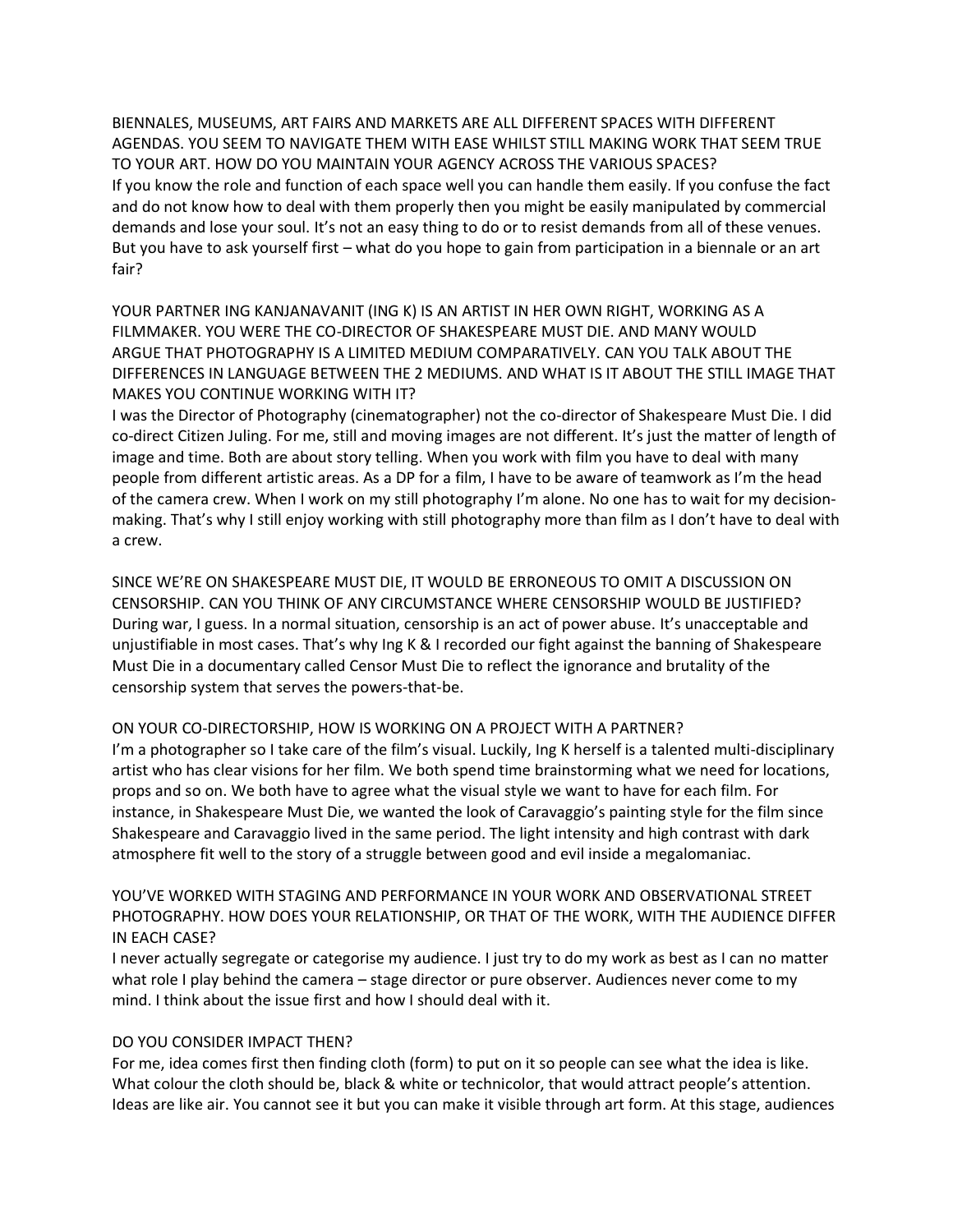become my concern as I'm speaking to them. Will they get my message or not? How much and how far I can go with artistic expression? I prefer to take my audiences exploring and experiencing the art that I discover.

### AND FURTHER ON AUDIENCE – LOCAL ISSUES, LOCAL SYMBOLS FOR LOCAL AUDIENCES OR UNIVERSAL THEMES FOR A WIDER INTERNATIONAL REACH?

My main audience is local so issues and symbols must be local as well. I believe that you can learn about the universe from a tiny little thing such as a rock or a drop of water so that you can see universal issues from my art. For instance, the Pink Man series is dealing with local consumerism but it illustrates a picture of global crisis.

## THE STREET PHOTOGRAPHY SCENE IN THAILAND IS HUGELY POPULAR AT THE MOMENT AND ONE OF THE MORE ACTIVE ONES IN THE REGION. WHAT ARE YOUR THOUGHTS ON THIS AND WOULD THIS MOVEMENT SHAPE THE NEXT GENERATION OF THAI ARTISTS?

I'm really happy to see the Street Photography scene become so popular as I'm one of the supporters of the genre. A group called Street Photo Thailand came to ask for my support and participation in its first group exhibition at Bangkok Art & Culture Centre (BACC) in 2007. I saw young and talented photographers in this field emerging and gaining recognition internationally such as Akkara Naktamna, Tavepong Pratoomwong and Rammy Narula. The modern digital camera and the light-hearted character of the work have attracted young generations to the field. Lately, people started questioning the gimmick of the decisive moment with candid style of framing that produces the sameness and repetition of work which has bored their interest. This is the challenge to all street photographers: how to be unique, to have an impact and be different from each other.

## I HAVE HEARD COMPARISONS OF TRUMP TO THAKSIN. WHAT ARE YOUR THOUGHTS ON THIS AND HOW TRUMP IS ATTEMPTING TO RESHAPE AMERICA?

People here have been living through Thaksin Shinawatra (Trump Thailand) for over a decade. The U.S. government and some Americans have been criticizing anti-Thaksin groups and the Thai law court for being anti-democratic. Now U.S. citizens and the whole world are experiencing for themselves just how it feels to live under an elected dictator. Everything Trump is doing now Thaksin has done before such as power abuse, conflict of interest, corruption and social division. Same pattern and manner. The difference between Trump and Thaksin is the scale of damage. The U.S. is the super power dominating world economy so the damage will be unimaginable.

THESE ARE CONFUSING AND POLARISING TIMES. FOR ARTISTS, BOTH ENDS OF THE SPECTRUM WOULD APPEAR BLEAK – THE MARKETS ARE TERRIBLE AND THE AGENCY OF THE ARTIST'S ARTIST IS BEING QUESTIONED AND EVEN CHALLENGED AT TIMES, WHAT WOULD YOUR ADVICE BE TO YOUNG ARTISTS? Be honest and true to yourself.

## OXFORD'S 2016 WORD OF THE YEAR WAS "POST-TRUTH". WHAT IS TRUTH TO YOU? Truth is truth. No pre-truth, no post-truth, no alternative truth and no after-truth. Don't let the liar manipulate your mind. As Ing tells me: as a horror filmmaker, you never argue with the demon when you perform your exorcism, otherwise you will lose your mind and power.

YOU BEGAN WORK FOR SEVERAL YEARS FIRST AS A PHOTOJOURNALIST AND MADE THE TRANSITION. ART AND/VS JOURNALISM IS STILL VERY MUCH A TOPIC OF DISCUSSION. I KNOW MANY MID-CAREER PHOTOJOURNALISTS CONSIDERING A SWITCH. WHAT ARE YOUR THOUGHTS ON THIS MATTER?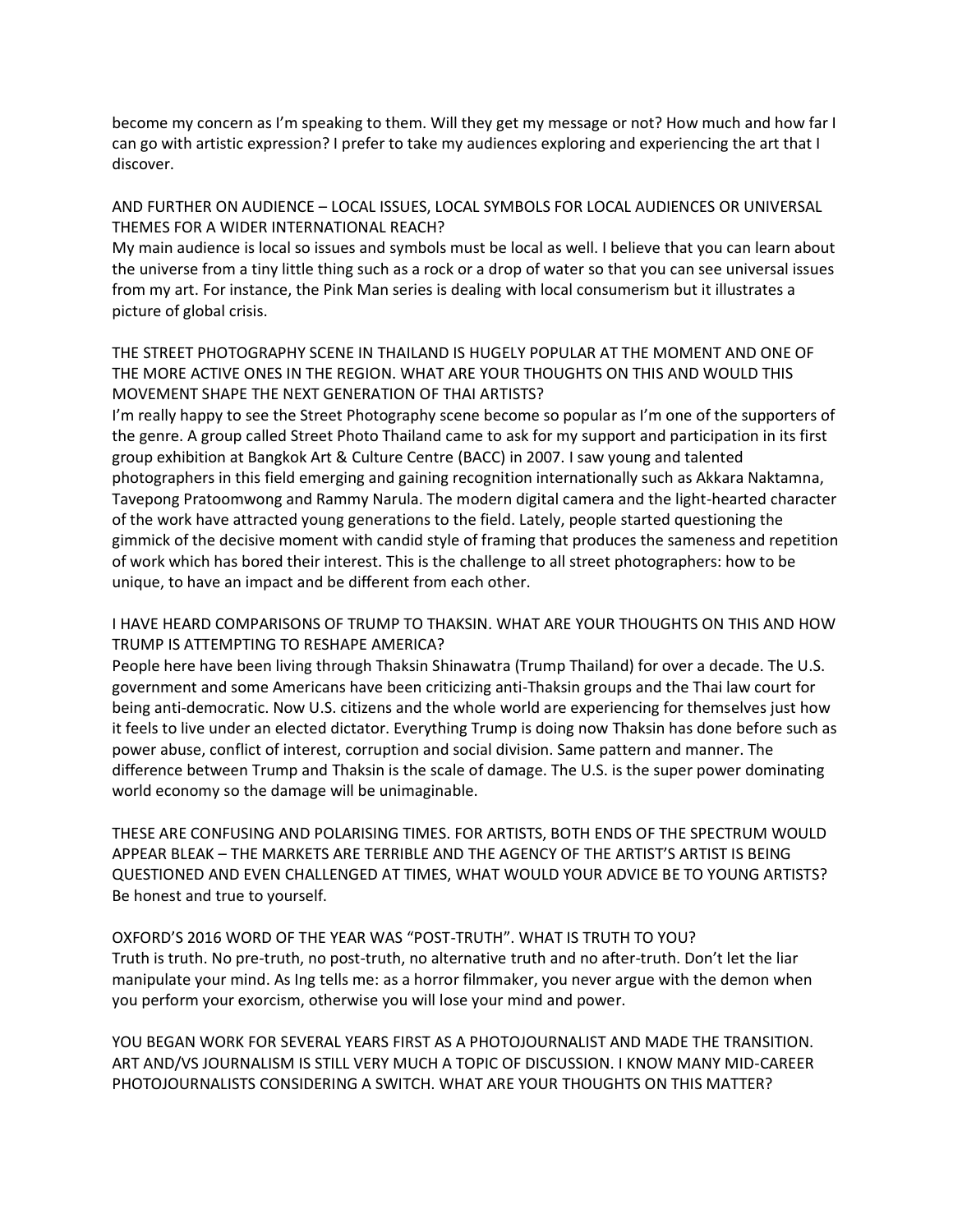I'm very lucky that I shifted my career soon enough, before the paper media business became affected by digital media. I know many friends who still want to work as photojournalists but there are no jobs or assignments any more. Change is inevitable. Use what we have to serve the art audience instead of newspaper or magazine readers. Our boss is not the agency or editor but the public audience. We communicate with them directly. We're more free than ever. Just use it to create art.

YOU SEEM TO STRIP OFF MOST NUANCE IN YOUR LATEST WORK FEAR. CAN YOU TALK ABOUT THE CHOICE AND BALANCE BETWEEN NUANCING AND BEING MORE DIRECT, LITERAL IF I MAY USE THE WORD.

Being direct or nuanced is a matter of choice. It depends on a case by case, series by series. I don't hold it as a bible or a must do. For the FEAR series, it has to be clear and specific for what I'm talking about. It has to be fearless. I can't make it abstract or a blurred idea (except my images). The series touches upon sensitive issues such as the monarchy and the army. Although the images in the series itself look more direct the interpretation is still open. That's why I have no problem with Thai authority, so far.

LET'S TALK ABOUT CRITICISM. EVERYONE HAS THEM, ESPECIALLY IF ONE HAS AN OPINION AND EXPRESSES THEM OPENLY. ARE YOU AWARE OF CRITICISMS AGAINST YOU? HOW DO YOU DEAL WITH THEM?

Another work that I've been doing is writing an art & culture column for local Thai political magazine Siamrath Weekly, once a month since 1999. That means I've been criticizing artists, art works and Thai culture all the time. I believe in 'constructive criticism' with sincerity. It is like we need a clean and clear mirror to see ourselves. So I have no problems when I hear or read what other people are thinking about me and my work. In a true democracy we have to be open to different opinions. You can't force anyone to think like you.

YOUR WORK AS A CURATOR HASN'T GONE UNNOTICED. I DIDN'T HAVE THE OPPORTUNITY TO SEE THE FORGOTTEN THAI MASTERS OF PHOTOGRAPHY EXHIBITION BUT HAVE THE CATALOG AND ENJOYED IT VERY MUCH. THE QUESTION WOULD BE – WITH THE PHOTOGRAPHY MEDIUM CURRENTLY EVOLVING AND INTERROGATED, WHY IS AN EXHIBITION OF OLD MASTERS PRACTICING OLD METHODS AND TECHNIQUES RELEVANT TODAY?

The idea behind this project is whether Thailand has its own photo masters like in the West. It's about writing our own local photographic history – for people to know what photographers of the past have done and archived before. Knowing oneself is an important part of art creation. When we learn history it is like a tree that sucks up nutrients from the soil. Many artists get inspiration from old masters' work and practice. That's why we go to museums.

YOU'VE ALSO CURATED SOME YOUNG THAI ARTISTS AND SHOWN THEIR WORK AT YOUR KATHMANDU GALLERY IN BANGKOK. WHAT DO YOU LOOK FOR IN YOUNG ARTISTS? Photography is like language. It has a function of communication. I came from the analogue era, but

today is the digital era. I'm curious about how young photographers today practice. How they compose the photo. They must have their ways of looking at photography, probably different from my generation. I very much enjoy learning from the new generation. It keeps me connected to today's artists.

THERE'S A BOOM IN PHOTO FESTIVALS IN ASIA. WHAT IS THE ROLE OF THE PHOTO FESTIVAL TODAY? I've been to many festivals in Asia, including ones that are funded by local government, which became propaganda tools to promote political agenda and tourism. It's really hard to find a politics-free festival. As one of the co-founders of PhotoBangkok Festival with Piyatat Hemmatat, we're aware of it. Luckily,